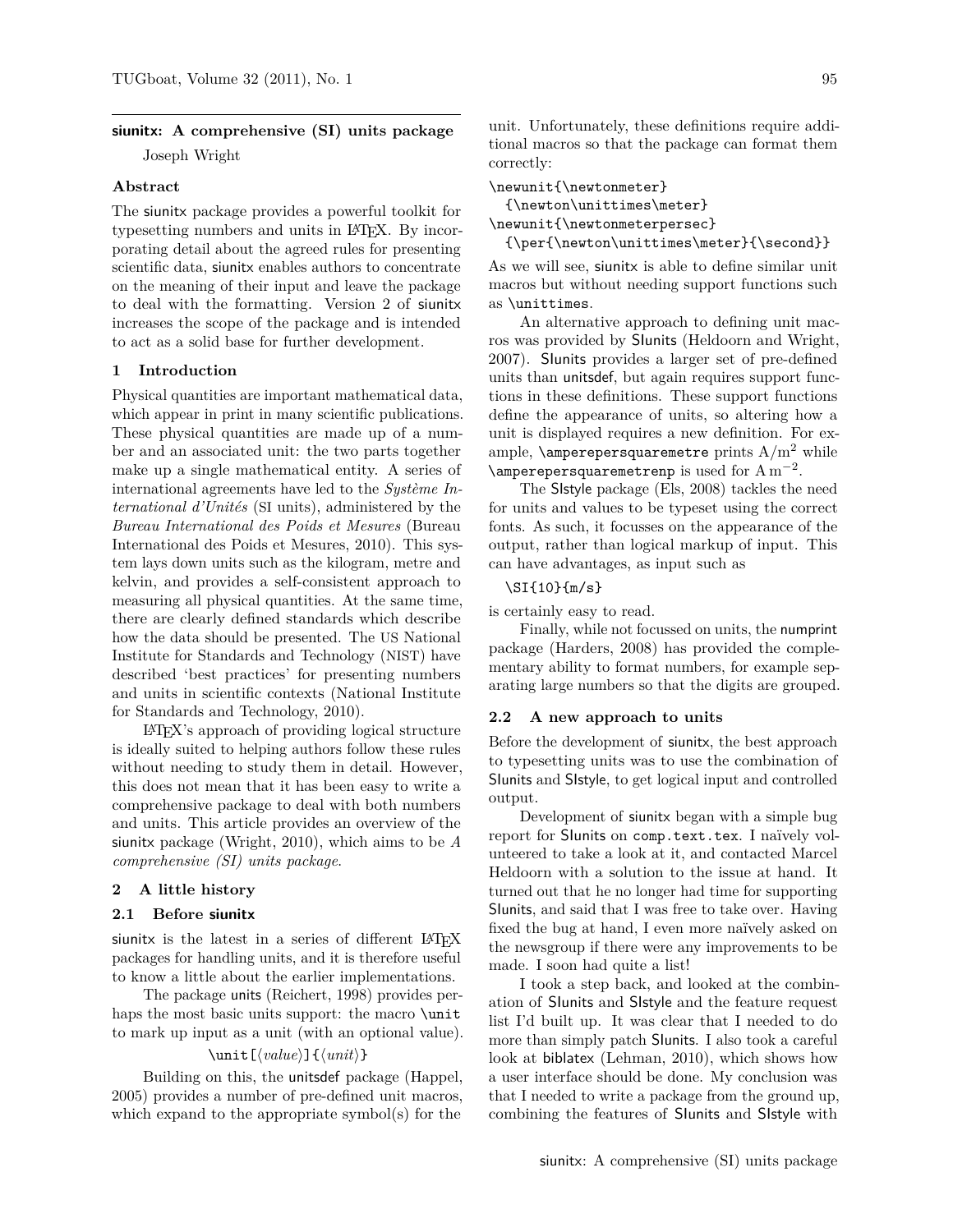a key–value interface rather than a complex mix of different control macros.

This effort led to the first version of siunitx, which inherited a great deal of code from its predecessors. The feature requests kept coming, and some of these were rather 'bolted on' to the first version of siunitx. Partly as a result of this, and partly as I'm now involved in the LATEX3 Project, I decided to rewrite the package using the expl3 approach (LA[TEX3 Project, 2010\)](#page-3-9). This has allowed the internal code of the package to be made much more structured, which will hopefully enable me to continue to add new features without compromising the existing features of the package.

#### **3 Units**

The core function of the siunitx package is typesetting units in a flexible way and with a natural input syntax. The macro which does this is  $\succeq$  (think 'a bit like "SI"'). The \si macro can typeset both literal input such as  $\si{m.s^{-1}}$  and the semantic version \si{\metre\per\second} to give the same output: m s<sup>−</sup><sup>1</sup> . Allowing two forms of input means that users get to make a choice on how semantic they want their input to be.

There are lots of things going on when something like  $\simeq$   $\{ -1\}$  is typeset. The first thing to notice is that the superscript will work equallyhappily in math and text mode (the same is true for subscripts). What is also true is that you get *exactly the same* output in both cases: the fonts and spacing used are determined by siunitx. The standard settings use the document text font for units, but the document math font for numbers. Numbers as handled by siunitx are essentially mathematical, and so they should (probably) match any other mathematics. Both numbers and units are typeset ignoring any local font changes, such as bold or italics.

Now, some of those choices will not suit everyone: a classic case is units in section headings, where bold seems a more 'natural' choice than the usual mid-weight font. To handle the need to be flexible, siunitx provides the \sisetup macro, which takes a list of key–value options (there are currently about 140!). Settings can also be given as an optional argument to \si, which allows them to be applied to individual cases: \sisetup applies to everything that follows, subject to the usual TEX grouping. So in a heading, rather than  $\si{m.s^{-1}}$  we might have \si[detect-weight]{m.s^{-1}}.

What about the unit macros: are they flexible? One of the key aims of siunitx is to use semantic markup with units so that different output appearances don't need different input syntaxes. Sticking

with the example \si{\metre\per\second}, there are a number of possible variations. As we've already seen, the standard settings give 'm  $s^{-1}$ ', with the \per macro converted into a superscripted power. Another common choice is 'm*/*s', using a slash to show the division. That's done by setting the option per-mode = symbol. Then again, you might want to show things as a fraction,  $\frac{m}{s}$ , achieved by setting per-mode = fraction.

That is fine for a relatively simple unit, but what about a more complex case such as

## \si{\joule\per\mole\squared \metre\per\cubic\candela}

 $(i.e. J\,mol^{-2} \,m\,cd^{-3})$ ? When given as a fraction or using a slash, there need to be some brackets or rearrangement of the order. The package knows about this, and can automatically produce the appropriate output, which might be ' $\frac{J \text{m}}{2}$  (mol<sup>2</sup> cd<sup>3</sup>)' or  $\frac{J \text{m}}{\text{mol}^2 \text{cd}^3}$ '. It can even produce mathematically-invalid output like  $\frac{1}{\text{mol}^2 \text{m}}$  /cd<sup>3</sup> if you want.

As already indicated, there are a *lot* of options available, and I don't want to repeat the manual here. However, I hope that the concept of 'one clear input, many forms of output' comes through.

One last idea to highlight is that new units can be defined using the two macros \DeclareSIUnit and \DeclareSIUnitWithOptions. These are used to set up new units, perhaps with a special appearance. So if I want to give  $\frac{m}{s}$  with a slash but everything else as powers, I might define

## \DeclareSIUnitWithOptions{\mpers}

```
{\metre\per\second}{per-mode = fraction}
```
and then use \mpers as the unit. Name clashes are not an issue: siunitx only defines the unit macros within the argument of its own macros.

## **4 Numbers**

Most of the time, units in scientific writing go with numbers. So siunitx needs to be able to deal with those as well. This is handled by the imaginativelynamed \num macro. This takes the number itself as the one mandatory argument, with a first optional argument for any settings that apply.

Probably the most common function this performs is grouping digits. So \num{12345} will give '12 345' rather than '12345'. The latter is of course available as an option: group-digits = false.

There are two other common formatting changes. First, it is useful to format  $\num{12e3}$  as ' $12 \times 10^3$ ', which is done automatically. Secondly, depending on where in the world you are you might want \num{123.45} to display as '123*,*45'. The package uses settings such as input-exponent-markers and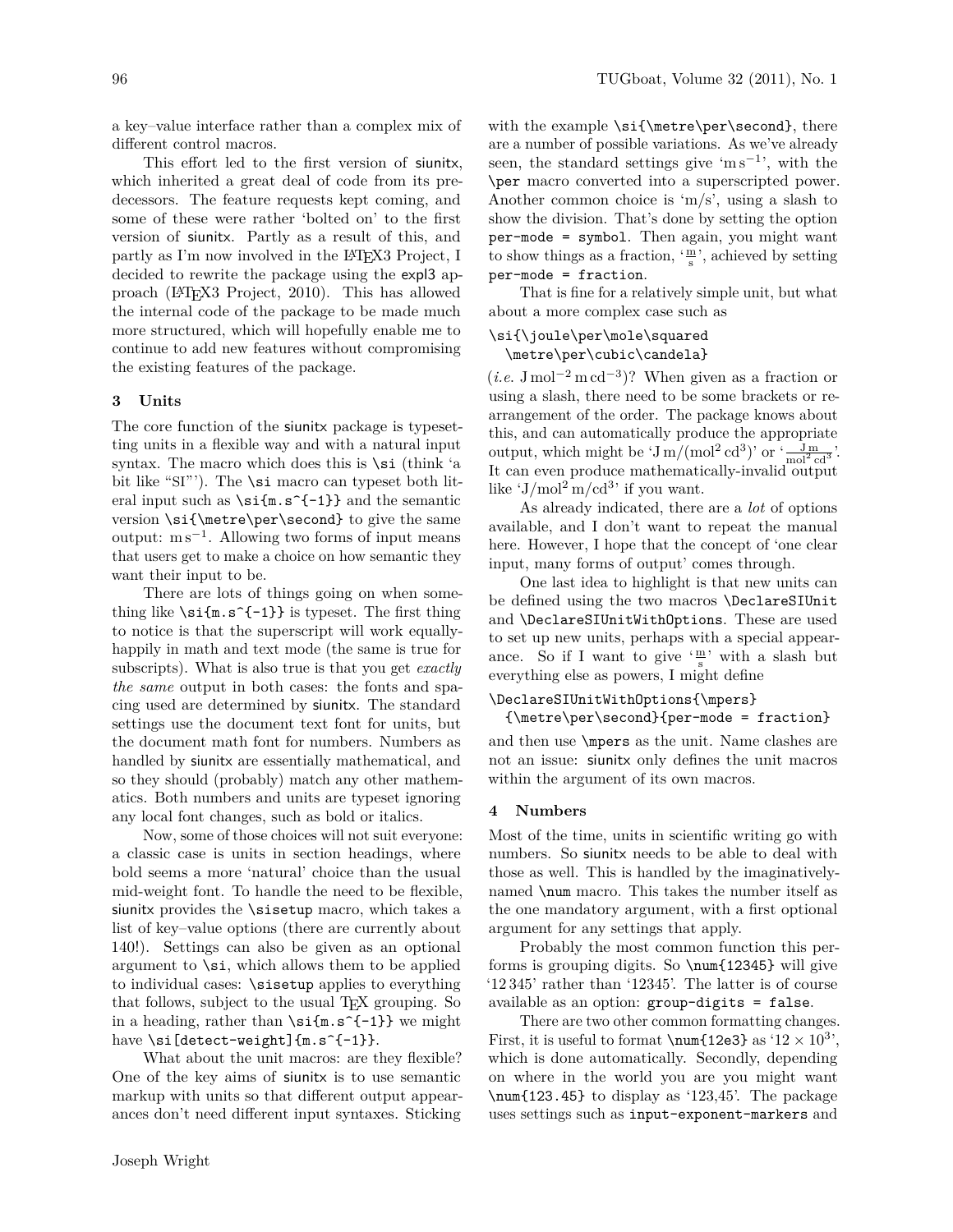output-decimal-marker to decide on the format of the input and how it should look as output for these cases.

Another common requirement with numbers is to round them, fixing either decimal places or significant figures. Here, the two options round-mode and round-precision are used. The standard settings do not do any rounding at all, so \num{123.456} gives '123*.*456'. This can easily be converted into '123.46' by setting round-mode = places, or '120' by setting round-mode = figures. As you might work out, the standard setting is round-precision = 2, and this applies to whatever rounding is being done. As we'll see, rounding is particularly useful in tables.

#### **5 Numbers with units**

We've seen both numbers and units on their own, but obviously the two need to be combined. For that, the \SI macro is available, and takes one number and one mandatory unit argument to print the combination of the two. As with  $\num$  and  $\si$ , the first argument is optional and applies local settings.

All of the options for units and numbers alone apply to combinations too, but there are some special options which only make sense for combinations. The most obvious is a choice of the separator between a number and the associated unit. The standard setting is thin space: '10 m'. This is controlled by the number-unit-separator option, which expects an argument in math mode. So to use a full testmode space you'd set number-unit-separator = \text{ }, with the result '10 m'.

Closely related to the *size* of the space between number and unit is how it behaves at a line break. The standard settings do not allow a break here, but particularly in narrow columns (such as in this document) it is more realistic to allow breaks to occur. The option to do control is called allownumber-unit-breaks, which will allow a break: '10 m'. (As you might guess, the text in this paragraph is finely balanced to give a break in the right place!).

#### **6 Tables**

Placing numbers in tables so that the decimal markers are aligned is very important so that scientific data are clear. To support this, siunitx defined the S column type. At its most basic, all you do is use this in place of a c column and let the package do the work. So with the input

\begin{tabular}{S} \toprule {Some numbers} \\ \midrule

<span id="page-2-0"></span>**Table 1**: Simple number alignment using the S column

<span id="page-2-1"></span>**Table 2**: Exploiting the power of the S column

| Some numbers/ $10^2$ |
|----------------------|
| 1.23                 |
| 5.68                 |
| 0.44                 |

| $1.234e2$ \\  |  |  |
|---------------|--|--|
| 567.8e0<br>∖∖ |  |  |
| $4.3543e1$ \\ |  |  |
| \bottomrule   |  |  |
| \end{tabular} |  |  |

you can get the output in Table [1.](#page-2-0) Notice that the table heading is wrapped in braces: this tells siunitx to treat this as text and not to look for a number.

Now, Table [1](#page-2-0) is not a very good table, as the data are not really comparable. It's usually best to avoid exponents in the body of a table, and to put them into the header instead. It's also common to round tabular data to some sensible number of significant figures. Table [2](#page-2-1) is a better version of the same table, with input that reads

\begin{tabular}{S[

```
table-auto-round,
   table-omit-exponent,
   table-format = 1.2,
   fixed-exponent = 2
 ]}
 \toprule
 {Some numbers/\num{e2}} \\
  \midrule
   1.234e2 \\
 567.8e0 \\
   4.3543e1 \\
 \bottomrule
\end{tabular}
```
This illustrates several table-related functions in one go. First, the S column accepts an optional argument, letting each column have its own behaviour. The option table-format is used to define how much space siunitx will need for the output: here there is one integer and two decimal digits, with no signs or exponents. The table-auto-round and table-omit-exponent options have self-explanatory